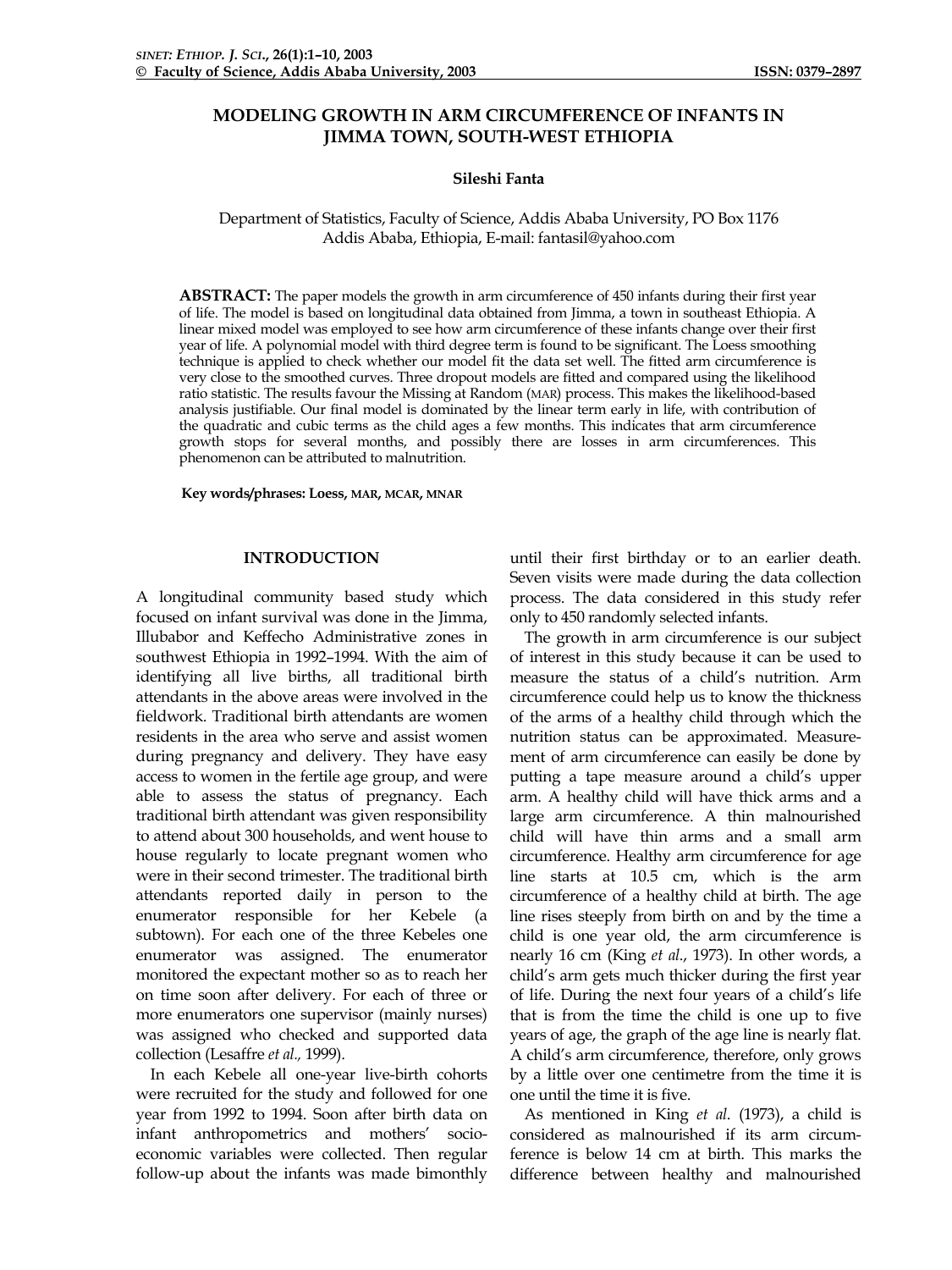children. From the above ideas one can conclude that arm circumference is one important measure in monitoring normal child growth. The objective of this paper is then to model the growth in arm circumference of infants in Jimma town.

## **MATERIALS AND METHODS**

### *Data sources, description and models*

The data are obtained from Jimma Infant Survival Project done from 1992–1994. The arm circumference of infants as well as other anthropometrics measurements were measured for all infants at approximately  $0, 2, 4, 6, 8, 10$  and 12 months of age; zero stands for time of birth. The minimum and maximum number of visits per infant is 1 and 7, respectively. The data considered in this paper are based on 450 randomly selected subjects, which comprise 2794 observations. The response variable used is arm circumference. The covariates considered in the paper are age of mother at first visit, size of the household, marital status of mothers, educational level of mothers, number of antenatal visits, month of birth and sex of child.

Our data consisted of repeated measurements of the same subjects over time. It is then natural to find a methodology that will apply for the type of data at hand. The modelling methods that work for such data are mixed-effects models.

Mixed effects models provide a powerful and flexible tool for analyzing grouped data, that is, data that can be classified according to one or more grouping variables. Such models typically describe relationships between a response variable and some covariates in data grouped according to one or more classification factors. One of the areas of application for mixed models is in longitudinal data, and as our data are longitudinal type, these methods fulfil our need.

Since change in arm circumference, which is a continuous response variable, is the main object of the study, it is of interest first to study mean effect of time alone on the arm circumference. To achieve our objective we used a linear mixed model.

In a linear mixed model, the repeated measurements are modelled using a linear regression model, with parameters that are allowed to vary over individuals, and which are therefore called random effects or subject-specific regression coefficients. Their mean reflects the average evolution in the population, and therefore they are called the vector of fixed effects (Verbeke and Molenberghs, 1997).

#### *Selection of a preliminary mean structure*

The plot of individual growth curve in Figure 1 and the Loess smoothed curve in Figure 2 suggest that a polynomial of degree two seems adequate to explain the arm circumference as a function of age. These preliminary informal analyses also indicate that the intercept and slope are different for different infants. Therefore, having a different slope for each infant leads to subject specific regression coefficients, which represent the random effect in our linear mixed model. Our provisional model for arm circumference with time (age in months) as explanatory variable is:

$$
Y_{ij} = \beta_{0i} + \beta_{1i} t_{ij} + \beta_{2i} t_{ij}^2 + \varepsilon_{ij}
$$
  
\n $i=1, ..., 450; \qquad j=1, ..., n_i$  (1)

where

 $i_{ij}$  is age of child i at the *jth* measurement

 $Y_i$  is arm circumference of child *i* measured at age  $t_{i,j}$ 

- $\beta_{0i}$  represents the mean arm circumference of child i at birth
- $\beta_{1i}$  is the linear time effect on child *i*
- $\beta_{2i}$  is the quadratic time effect on child *i*
- $\epsilon_i$  is the mean zero deviation representing the within-infant variability
- $n_i$  is the number of measurements on child  $i$

We assume that  $β_0$ ,  $β_1$ , and  $β_2$  are the average intercept, linear and quadratic time effect of the population. After correcting for the effect of individual characteristics the individual coefficients can then be expressed as:

$$
\beta_{0i} = \beta_0 + b_{0i}, \ \beta_{1i} = \beta_1 + b_{1i}, \quad \beta_2 = \beta_2 + b_{2i}
$$

The error terms  $b_{0i}$ ,  $b_{1i}$  and  $b_{2i}$  represent the random effect on child *i* corresponding to the intercept, the linear and quadratic time effects, respectively. The parameters  $β_0$ ,  $β_1$  and  $β_2$  are assumed to be the same for all infants. Therefore, model (1) can be rewritten as follows:

$$
Y_{ij} = (\beta_0 + b_{0i}) + (\beta_1 + b_{1i})t_{ij} + (\beta_2 + b_{2i})t_{ij}^2 + \varepsilon_{ij}
$$
 (2)

or equivalently as

 $Y_{ij} = \beta_0 + \beta_1 t_{ij} + \beta_2 t_{ij}^2 + b_{0i} t_{i} + b_{1i} t_{ij} + b_{2i} t_{ij}^2 + \varepsilon_{ij}$ 

The matrix form of (2) is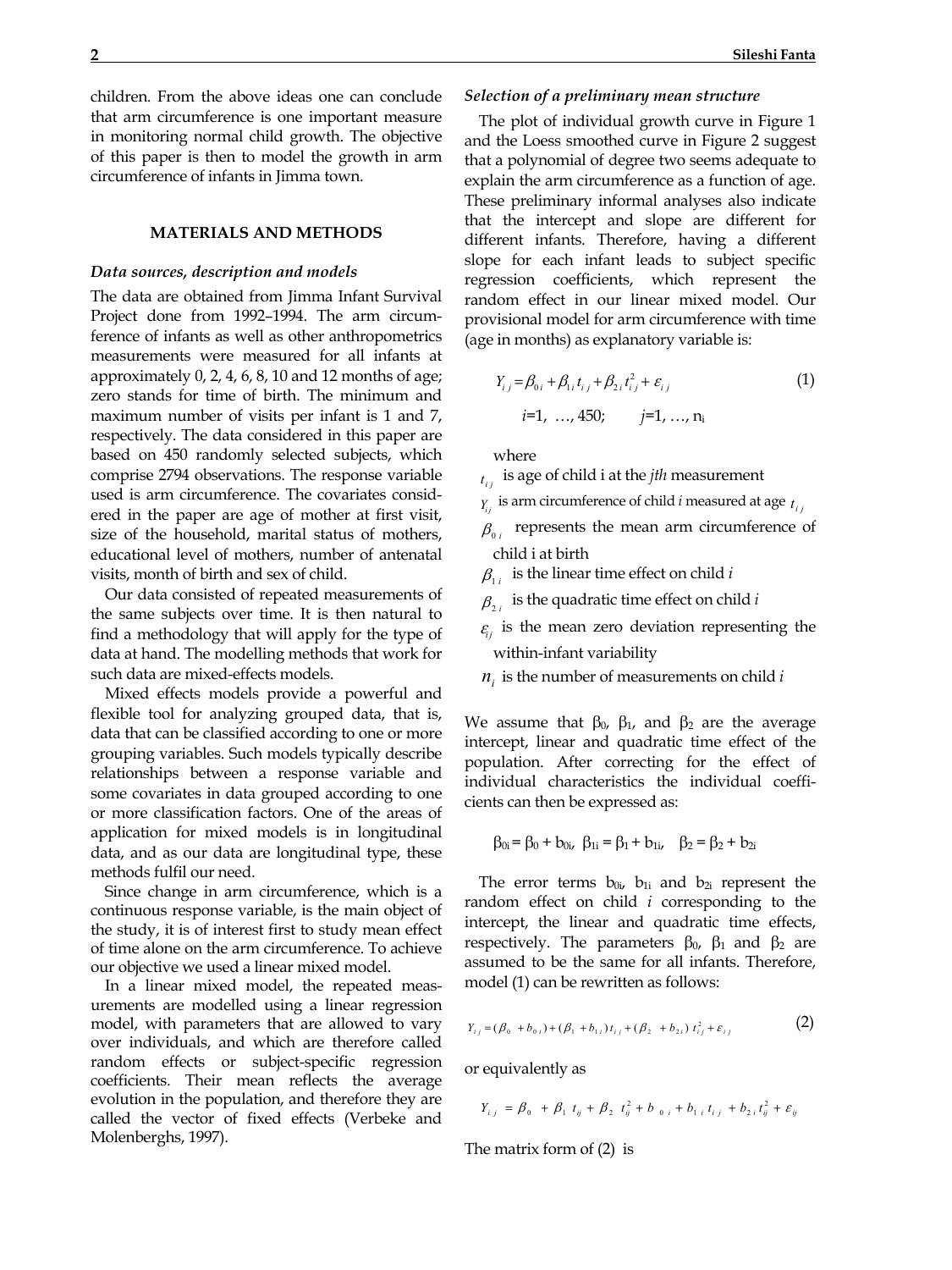$$
Y_i = Z_i \beta + Z_i \mathbf{b}_i + \varepsilon_i \tag{3}
$$

where

$$
Y_i = \begin{bmatrix} Y_{i1} \\ Y_{i2} \\ \vdots \\ Y_{in_i} \end{bmatrix} \quad Z_i = \begin{bmatrix} 1 & t_{i1} & t_{i1}^2 \\ 1 & t_{i2} & t_{i2}^2 \\ \vdots & \vdots & \vdots \\ \vdots & \vdots & \vdots \\ 1 & t_{i n_i} & t_{i n_i}^2 \end{bmatrix} \quad \varepsilon_i = \begin{bmatrix} \varepsilon_{i1} \\ \varepsilon_{i2} \\ \vdots \\ \vdots \\ \varepsilon_{i n_i} \end{bmatrix}
$$

 $\beta = (\beta_0, \beta_1, \beta_2)$ ' b<sub>i</sub> = (b<sub>0i</sub>, b<sub>1i</sub>, b<sub>2i</sub>)'

Model (3) is a linear mixed model with fixed effects  $β$  and random effect  $b_i$ .

To make inferences we need to make assumptions about the probability distribution of these random components. The assumptions are:

1. The vector of random effects  $b_i$  is normally distributed with mean vector **0** and a 3 x 3 covariance matrix **D.** That is,  $b_i \sim N$  (0, **D**),

where 
$$
\mathbf{0} = (0, 0, 0)'
$$
 and  $\mathbf{D} = \begin{bmatrix} d_{11} & d_{12} & d_{13} \\ d_{21} & d_{22} & d_{23} \\ d_{31} & d_{32} & d_{33} \end{bmatrix}$ .

- 2. The vector of residual component  $\mathcal{E}_i$  is normally distributed with mean vector **0** and  $(n_i \times n_i)$  covariance matrix  $\Sigma_i$ .
- 3. Between-infant measurements are assumed uncorrelated. That means  $b_1$   $b_2$   $\ldots$   $b_{450}$   $\varepsilon_1$   $\varepsilon_2$   $\varepsilon_{450}$ are assumed to be independent.

Therefore, the marginal distribution of the vector of responses  $Y_i$  is normally distributed with mean vector  $Z_i\beta$  and covariance matrix  $V_i = Z_i D Z'_i + \Sigma_i$ . That is  $Y_i \sim N(Z_i \beta, Z_i D Z_i' + \Sigma)$  (4)

### **RESULTS AND DISCUSSION**

### *Exploratory data analysis*

Our data set consists of a number of observations on many subjects with some explanatory variables and missing values. Primarily we tried to get the overall features of the data using exploratory data analysis. The exploratory phases are useful to select an appropriate statistical model.

## *Exploring the mean structure*

To visualize the pattern of the data, plots of arm circumference against time were constructed. In Figure 1 observations for 30 randomly selected subjects were joined to investigate how arm circumference changes over time. It is noticeable from the plots that arm circumference is not constant as time evolves. Furthermore evidence of variability between and within individuals is observed. Infants also do not maintain their relative size of arm circumference over time. Incomplete profiles correspond to either dropouts or death.



**Fig. 1. Profile plot of arm circumference against time for 30 randomly selected infants.** 

By looking at the profile plot (Figure 1), it is difficult to guess the most appropriate functional form of dependence of the mean arm circumference on time. We use the scatter-plotsmoother to show the functional dependence without imposing parametric assumptions about the dependence. This non-parametric curve is displayed in Figure 2. The curve is obtained using the Loess method in S-PLUS software.



**Fig. 2. Loess smooth curve of arm circumference against time.**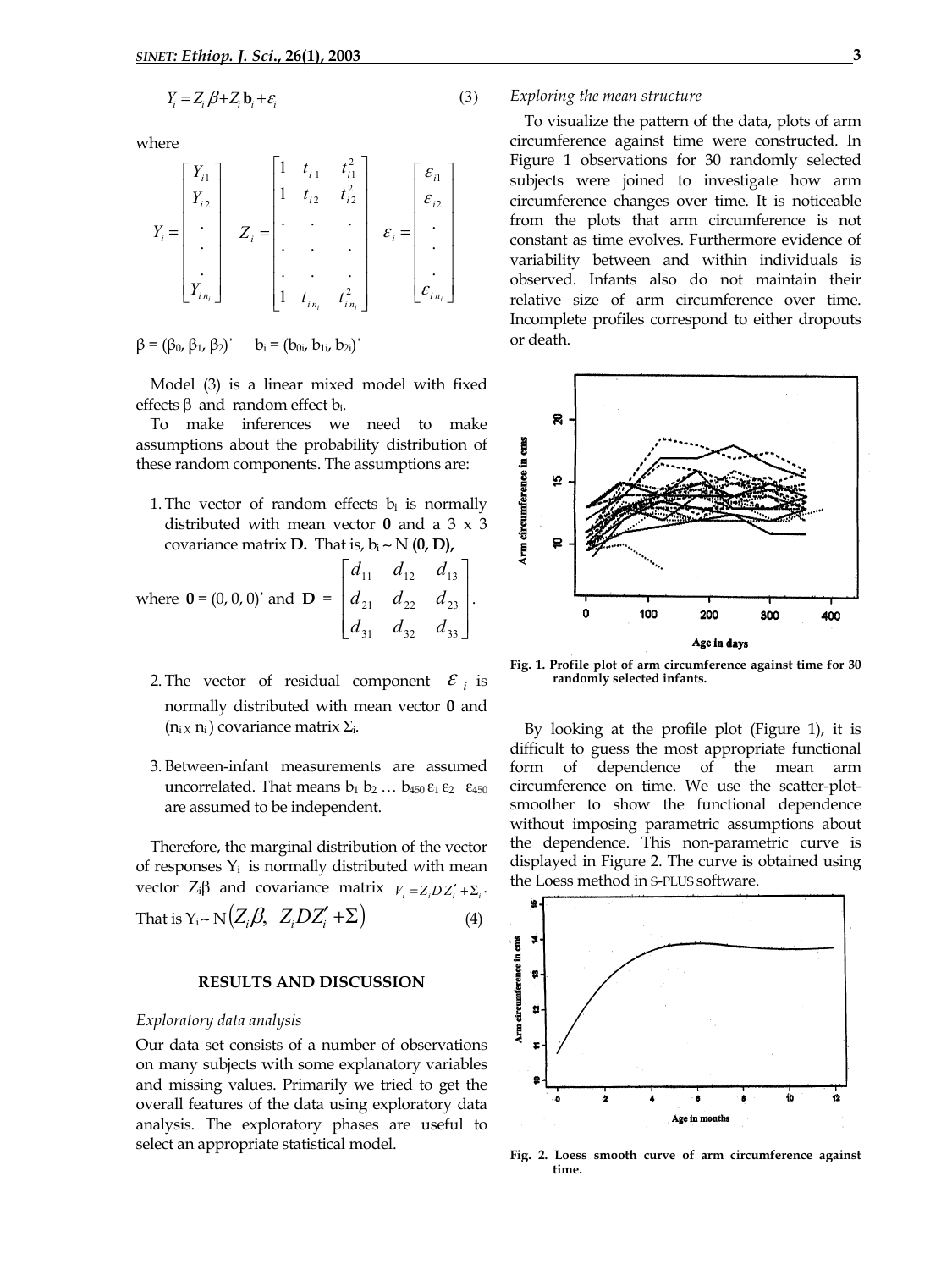Figure 2 shows a sharp increase of the estimated mean response profile of arm circumference from the beginning up to the age of about four months, and thereafter the increase slows down. This curve suggests that the true statistical relationship between arm circumference and age is curvilinear. The pattern suggests that it might be reasonable to approximate the relationship by a quadratic function of time.

#### *Exploring the covariance structure*

The inferential focus of this study is on the mean response of arm circumference. The covariance structure is of secondary interest, but must be accommodated in the analysis of the data to ensure valid inferences about the structure of mean arm circumference.

In this type of longitudinal study there are at least three possible components of variability, namely random effects, serial correlation and measurement error (Diggle *et al.,* 1994). Random effects are effects that arise from the characteristic of individual infants. Therefore, these effects explain the stochastic variation between infants. On the other hand, measurements of arm circumference on successive occasions of the same infant are most likely to be serially dependent. Hence, we cannot extract as much information from these dependent observations as we could extract from the same number of independent measurements. That is, serial correlations mask part of the within-infant variation in the data. Finally, because arm circumferences are determined using a measuring tape during data collection, it is natural to expect the existence of measurement error. Therefore, in our further analysis we will look for these three sources of variability.

Since in covariance structure models all the variability in the data cannot be explained by explanatory variables (risk factors), we start to explore the covariance structure by first removing all systematic trends (Verbeke and Molenberghs, 1997). Hence, residuals are obtained after regressing arm circumference on potential covariates and their interaction with time and time squared (PROC GLM procedure in SAS).

Figure 3 displays the estimated average evolution of the variance of the data at each time point. From the plot we can see that the variance is not constant. It shows an increasing tendency up to about the age of six months, and a slow decrease after the age of six months.

To gain insight into the nature of the association among repeated measurements of arm circumference within subjects, we considered the scatter plot matrix of the residuals as shown in Figure 4. The scatter plot is made by discretizing time points by visit number (every other month). The upper panel of this Figure gives the correlation matrix of residuals for visits 1 to 7. In general, it shows that there is a decreasing tendency of correlation as the observations are separated further apart in time. On the other hand the scatter plots have a circular shape indicating that serial correlation is not very strong.



**Fig. 3. Plot of the variance of residuals against time** 



**Fig. 4. Scatter plot and correlation matrices of residuals by visit number.** 

# *Parameter estimates and adequacy of the model Parameter estimates*

This section deals with selection of random effect, selection of covariance structure and estimation and inference about the dependence of arm circumference over time. The confirmatory statistical hypothesis test procedures are used.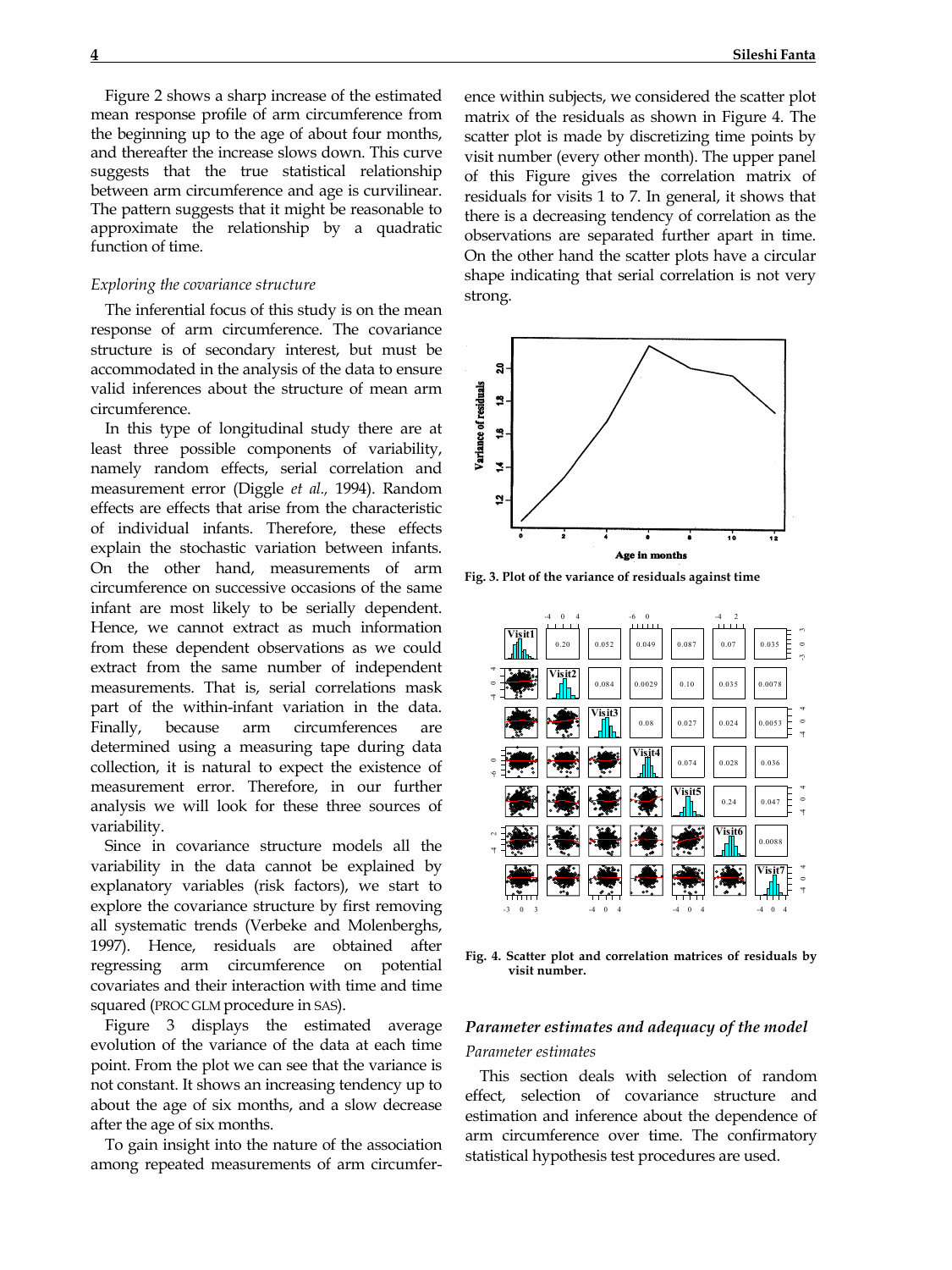## *Selection of the random effect*

Our objective in this section is to decide whether or not to include the three random effects (random intercept, linear random slope, quadratic random slope) in the model. For the present we use the most elaborated model we are prepared to contemplate for the mean arm circumference. At the beginning we fitted a linear mixed model assuming the diagonal elements in the covariance matrix  $\Sigma_i$  are all equal and the off-diagonal elements are zero. Therefore, the variance of the response vector Yi depends on time, only through the component  $Z_i$   $DZ'_i$ .

We followed a hierarchical test procedure to see if the quadratic random time effect is significant. If significance is confirmed then linear random time effect and random intercept will also be included. Hence our tests begin with the inquiry whether or not the quadratic time effects differ between infants. The formulation of the test of hypothesis at a specified α–level of significance is:

*H*<sub>0</sub>:  $d_{13} = d_{23} = d_{33} = 0$  against the alternative *H*<sub>a</sub>: at least one of the  $d_{i3}$  is different from 0, i=1,2,3.

In the above  $d_{13}$ ,  $d_{23}$ ,  $d_{33}$  are: the covariance of the random intercept and quadratic random slope, the covariance of the linear random slope and quadratic random slope, and the variance of the quadratic random slope, respectively.

The likelihood ratio test cannot be used for testing this null hypothesis because the likelihood ratio test suffers from a boundary problem under the null hypothesis  $d_{33} = 0$ . Ignoring the boundary problems may result in too parsimonious covariance structures. This correction due to the boundary problem reduces the p-values in order to protect against the use of oversimplified covariance structures (Verbeke and Molenberghs, 2000). To avoid this boundary value problem we applied the asymptotic mixture of chi-squared distributions for the likelihood ratio test statistic. This statistic is the difference of minus twice the logarithm of the likelihoods under the null and the alternative hypothesis. A large value of this difference rejects the null hypothesis in favour of the alternative hypothesis that there is a significant improvement in the fit when the extra random effect parameters are included. The following four random effect models were considered for testing.

Model 1: Intercept, linear in time, time squared;

Model 2: Intercept, linear in time;

Model 3: Intercept only;

Model 4: Without any random effect.

The likelihood ratio test statistics based on maximum likelihood (ML) and restricted maximum likelihood (REML), together with the corresponding p-values are displayed in Table 1. From the results we can see that all observed values of the test statistics are very large, yielding p-values less than 0.0001. We conclude that the covariance structure should not be simplified by deleting the quadratic random effects from the model.

Although this analysis is performed by including all potential covariates and their interaction with time and time squared in the mean structure of the model, the same result was obtained by using only time as covariate. In both cases, the covariance structure cannot be simplified any further by deleting the quadratic random effect from the model.

**Table 1. Likelihood ratio test for random effects using maximum as well as restricted maximum likelihood estimation.** (All potential risk factors were included in the model).

| Random -2 loglikelihood |     |                      |                   | LR-test     | Chi-              |                                |       |
|-------------------------|-----|----------------------|-------------------|-------------|-------------------|--------------------------------|-------|
| Effects                 |     |                      | <b>Statistics</b> |             | Square<br>P-value |                                |       |
|                         | ML. | REML                 | ML                | <b>REML</b> | $\chi_{k1:k2}$    | ML.                            | REMI. |
| Model 1 8133.9          |     | 8332.2               |                   |             |                   |                                |       |
| Model 2 8257.0          |     | 8456.3 123.1 124.1   |                   |             |                   | $\chi_{2:3}$ < 0.0001 < 0.0001 |       |
| Model 3 8500.4          |     | 8704.0 243.4 247.7   |                   |             |                   | $\chi_{1:2}$ < 0.0001 < 0.0001 |       |
| Model 4 9549.7          |     | 9753.7 1049.3 1049.7 |                   |             |                   | $\chi_{0:1}$ < 0.0001 < 0.0001 |       |

The P-value is calculated by giving equal weights for mixture of two chi-squared distribution with k1 and k2 degrees of freedom That is P-value= P ( $\chi_{k1: k2} \geq \text{LRT}$  Statistics)= 0.5 P( $\chi_{k1} \geq \text{LRT}$ Statistics )+ 0.5 P( $\chi$ <sub>k2</sub>  $\geq$  LRT Statistics ).

#### *Selection of the covariance structure*

In the previous section we selected the random effects based on the assumption that random effects account for most of the variation in the data and the remaining error components  $\varepsilon_i$  have a simple covariance structure. In other words the covariance matrix  $\Sigma_i = \sigma^2 I_{ni}$  where  $I_{ni}$  is the identity matrix of dimension  $n_i$ . This implies that the within-infant measurements of arm circumference are independent and have constant variance  $σ²$ . In what follows we extend this assumption and search for a different type of covariance structure. We investigate in a more confirmatory way for the general linear mixed model (3). The covariance matrix in (3) was expressed by  $V_i = Z_i D Z'_i + \Sigma_i$ where **D** is the covariance matrix of random effects *b<sub>i</sub>* and  $\Sigma$ <sub>*i*</sub> is the covariance matrix of  $\varepsilon$ <sup>*i*</sup>. The error term encompasses both measurement error and serial correlation. Here by keeping the covariance matrix **D** unstructured, we will find the best structure for  $\Sigma_i$ .

The likelihood ratio test cannot be used to differentiate between models with different covariance structures, if these models are not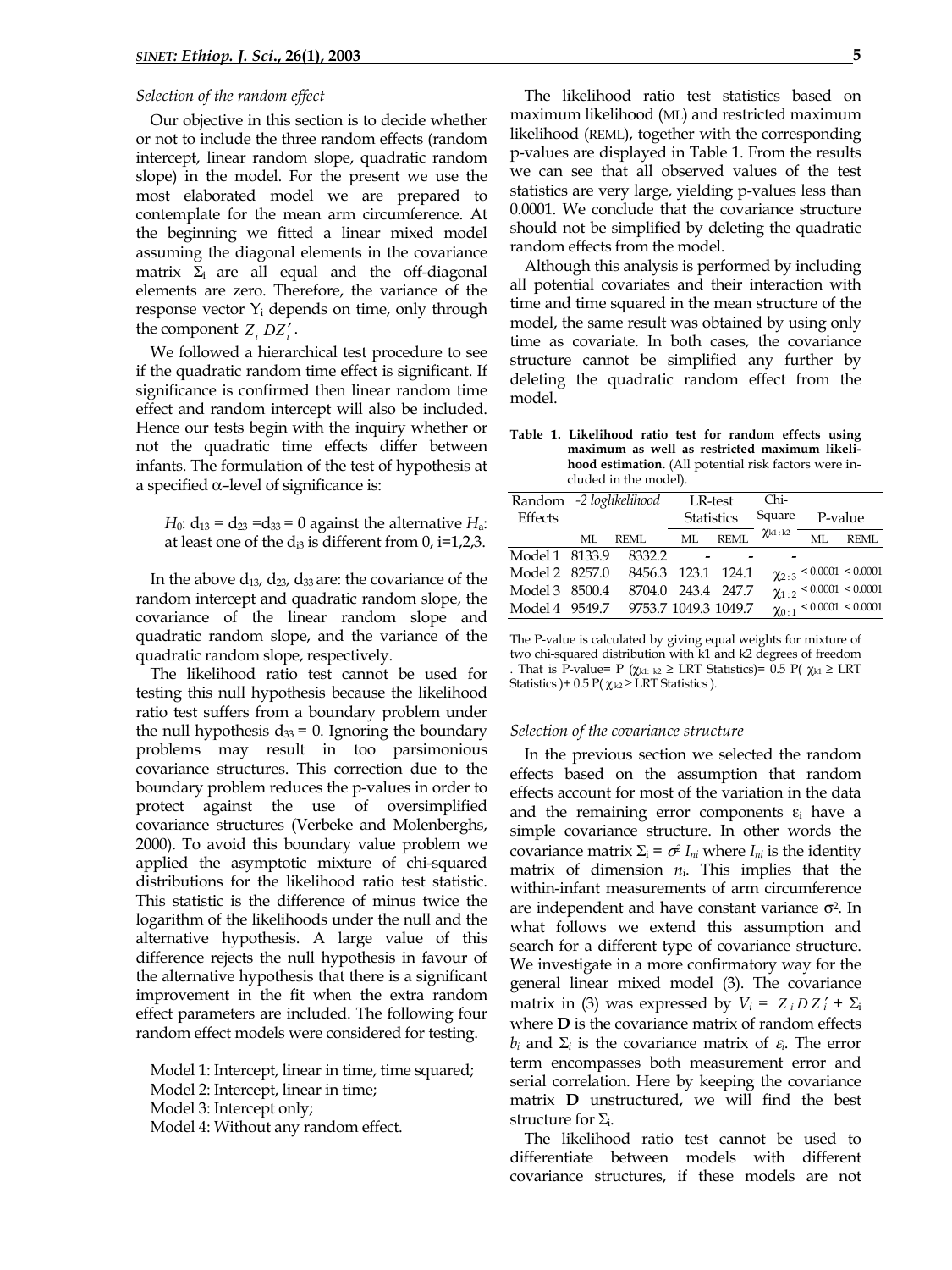nested to each other. On the other hand SAS procedure PROC MIXED allows to fit mixed models of different types of covariance structure but it only provides information criteria to select between such models; here we use Akaike's Information Criteria (AIC). The AIC is based on decision theory and penalizes the log-likelihood by subtracting the number of variance components in the model. The model, which has the smallest AIC in absolute value, will be considered the 'best' model. It should be strongly emphasized that information criteria only provide rules of thumb to discriminate between several statistical models. They should never be used or interpreted as formal statistical tests of significance (Verbeke and Molenberghs, 2000). The approach used for selection of the covariance structure is to fit several structures and compare them using AIC. The values of the AIC for some of the covariance structures considered are displayed in Table 2. From the table the AIC are in favour of a heterogeneous first order autoregressive (ARH (1)) covariance structure. However, all of these models, except the one with simple covariance structure, suffered from not having a positive definite covariance matrix. The estimates for elements of matrix **D** are displayed in Table 3.

**Table 2. The Akaike's Information Criteria (AIC) obtained by fitting models with different covariance structures.**

| Covariance Structure       | AIC       |
|----------------------------|-----------|
| Simple                     | $-4165.9$ |
| First order autoregressive | $-4009.2$ |
| Power                      | $-4009.2$ |
| Exponential                | $-4009.2$ |
| Gaussian                   | $-4121.4$ |
| ARH(1)                     | $-4001.9$ |

From the table we can see that the estimate for *d11* for three of the models is zero. The estimates for *d33* are also very close to zero. SAS procedure PROC MIXED also reported that the estimated **D** matrix is not positive definite for all of covariance structures considered with the exception of the simple covariance structure. This could undermine the hierarchical model interpretation of our data.

Even though the simple covariance structure is inferior in terms of AIC, it is the only structure with positive definite covariance matrix. In addition to that, there is no strong evidence of serial correlation (even before consideration of random effects) from our exploratory analysis (Fig. 4). Therefore, keeping the covariance matrix D unstructured we use the simple covariance structure for the remaining error component.

While selecting the random effects, the simple covariance structure was used and, therefore we

are forced to select the same. Hence there is no need to check for random effect again, and as a result the random quadratic time effect will be used. However, we need to test for the mean structure of the model we have adopted. The next step is whether we can build a polynomial model of degree 3 or more or whether we can simplify the model by using a linear rather than a quadratic time effect. By fitting models with and without cubic effect, we get a value for the likelihood ratio statistic, which is equal to 432.2 with one degree of freedom. This corresponds to a p-value of less than 0.0001. The F-test (Table 4) also yields similar results. We therefore, include the cubic time effect in our model.

A polynomial regression model with fourth degree term was also tested; but its effect is found to be insignificant (results not shown). The tests for random effects also retain the quadratic random effect. The restricted maximum likelihood estimates (REML) and standard errors for the fixed effects well as the variance components of the fitted model are presented in Table 5. Therefore, on the basis of the above considerations, the fitted model can be stated as:

 $\hat{Y}_{i j} = 10.79 + 1.27 t_{i j} - 0.17 t_{i j}^2 + 0.007 t_{i j}^3$ where t is measured in months.

From this we can see that arm circumference is dominated by the linear term early in life, with contribution of the quadratic and cubic terms as the child ages a few months. This follows the smooth estimated population growth curve (Fig. 2) indicating that arm circumference stops growing for several months. Possibly there could be losses in circumferences. This observation is an indication that the cause for the losses could be due to malnutrition. This incidence started to take place after the age of about 4 months - a time when infants need to be fed additional solid food.

#### *Adequacy of model*

The suitability of the statistical model for the data should be examined before inferences based on the model are made. What we have done in our case is take up this issue after performing inferences. We did this just for the sake of convenience in reporting. In this section we only try to check the assumptions made about the dropouts and make some informal checks for the model goodness-of-fit.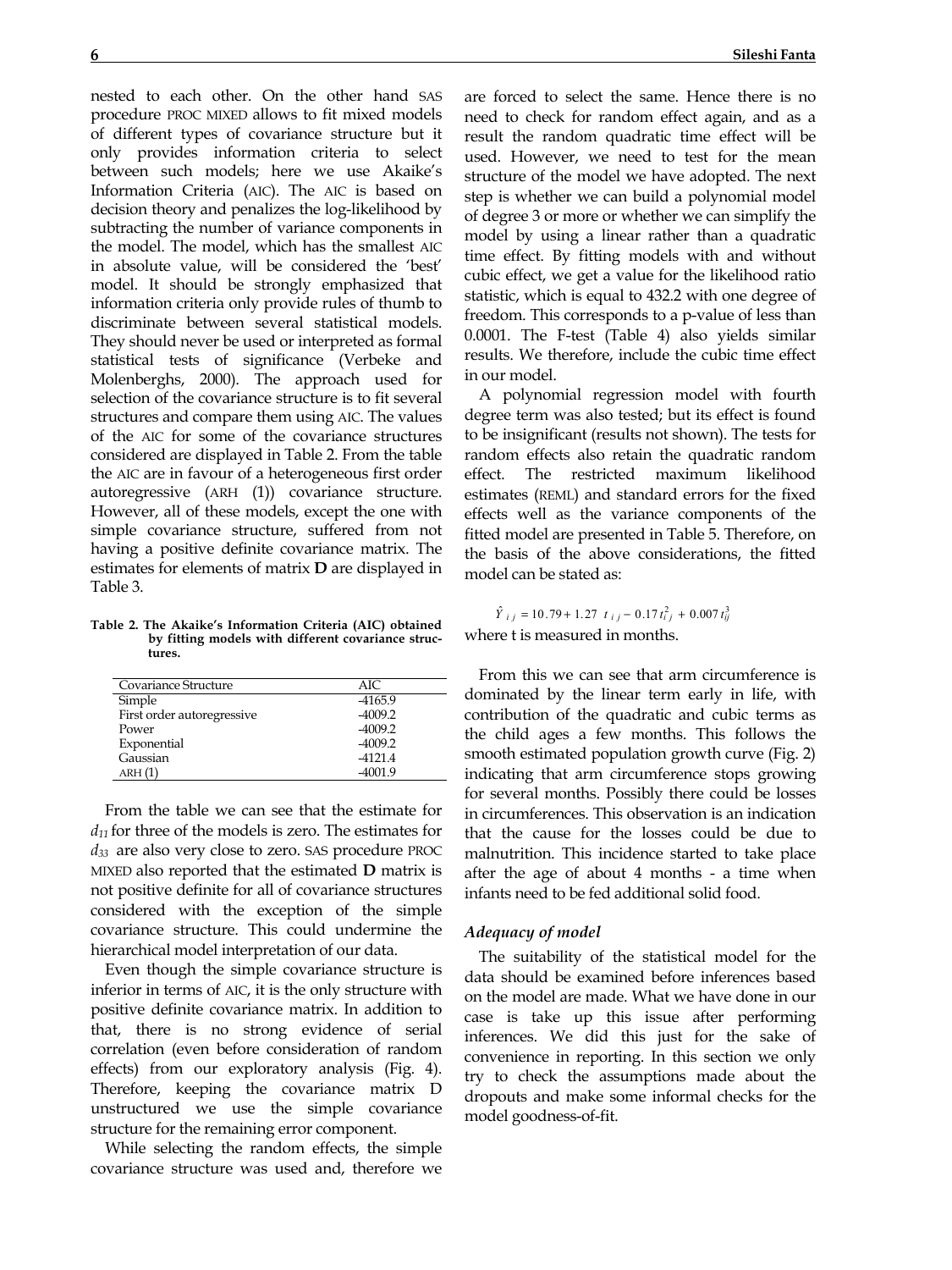**Table 3. The Covariance parameter estimates (dij = elements of matrix D) for the different covariance structures.** 

| Covariance Structure       | $a_{11}$  | a <sub>21</sub> | $d_{22}$ | $a_{31}$   | $a_{32}$   | $a_{33}$   |
|----------------------------|-----------|-----------------|----------|------------|------------|------------|
| Simple                     | 0.52770   | $-0.00994$      | 0.07926  | $-0.00135$ | $-0.00483$ | 0.000334   |
| First order autoregressive |           | 0.06707         | 0.02689  | $-0.00401$ | $-0.00100$ | 2.027E-6   |
| Power                      | 2.34 F-18 | 0.06707         | 0.02689  | $-0.00401$ | $-0.00100$ | 2.029E-6   |
| Exponential                |           | 0.06706         | 0.02689  | $-0.00401$ | $-0.00401$ | 2.019E-6   |
| Gaussian                   | 1.65 F-17 | 0.07263         | 0.02646  | $-0.00445$ | $-0.00100$ | $5.61E-21$ |
| ARH(1)                     |           | 0.10970         | 0.02335  | $-0.00749$ | $-0.00081$ | $\Omega$   |

#### **Table 4. Tests for fixed effects.**

| Effect                |         | Numerator degree of Denominator degree of F-test Statistics |         | P-value       |
|-----------------------|---------|-------------------------------------------------------------|---------|---------------|
|                       | Freedom | freedom                                                     |         |               |
| Linear time effect    |         | 436                                                         | 1339.13 | < 0.0001      |
| Quadratic time effect |         | 414                                                         | 680.91  | < 0.0001      |
| Cubic time effect     |         | 1491                                                        | 400.73  | ${}_{0.0001}$ |

#### **Table 5. REML estimates for the parameters of the fitted mode.**

| Effect                           | Parameter         | Estimates | Standard Error (Sandwich) |
|----------------------------------|-------------------|-----------|---------------------------|
| Intercept                        | $\beta_0$         | 10.7892   | 0.05024                   |
|                                  |                   |           |                           |
| Linear Time Effect               | $\beta_1$         | 1.2654    | 0.03452                   |
| <b>Ouadratic Time Effect</b>     | $\beta_2$         | $-0.1659$ | 0.00635                   |
| Cubic Time effect                | $\beta_3$         | 0.0067    | 0.00033                   |
| Covariance of b                  |                   |           |                           |
| Variance (b <sub>0i</sub> )      | $d_{11}$          | 0.6724    | 0.0717                    |
| Variance $(b_{1i})$              | $d_{22}$          | 0.1090    | 0.0121                    |
| Variance (b <sub>2i</sub> )      | $d_{33}$          | 0.0005    | 0.0001                    |
| Covariance of $(b_{0i}, b_{1i})$ | $d_{12} = d_{21}$ | $-0.0410$ | 0.0223                    |
| Covariance of $(b_{0i}, b_{2i})$ | $d_{13} = d_{31}$ | 0.0007    | 0.0016                    |
| Covariance of $(b_{1i}, b_{2i})$ | $d_{23} = d_{32}$ | $-0.0069$ | 0.0009                    |
| Covariance of $\varepsilon_i$    |                   |           |                           |
| Variance of ε <sub>i</sub>       | $\sigma^2$        | 0.4824    | 0.0175                    |

#### *Missing data issues*

 Initially, it was planned to measure arm circumference in seven visits (every other month starting from birth). However, we did not succeed to have the same number of measurements for all infants. Some data are simply missing or some infants have measurements for fewer than seven occasions.

 Here our focus of attention is on the dropouts, where a child is observed until a certain point in time, thereafter no measurements are taken. Therefore, we will investigate the dropout process and check whether it affects our earlier analyses concerning the mean arm circumference profiles, performed by PROC MIXED procedure in SAS.

 A dropout process is said to be missing completely at random (MCAR) if the dropout is independent of both unobserved and observed data, and missing at random (MAR) if, conditional on the observed data, the dropout is independent of unobserved measurements. If the dropout process depends on unobserved measurements, the process is termed as missing not at random (MNAR). If a dropout process is random, then valid analysis can be done through a likelihood based analysis that ignores the dropout mechanism, provided the parameters describing the measurement process are functionally independent of the parameters describing the dropout process, the so called parameter distinctness condition. That is, when the parameters describing the measurement process and missing process are distinct, within the likelihood framework ignorability is equivalent to having both MAR and MACR (Verbeke and Molenberghs, 2000). In this case a valid analysis can be performed using SAS procedure PROC MIXED, provided the order of measurements is correctly specified.

 We will now explore the missing data process by assuming that the dropout probability at occasion j depends on both the current outcome  $Y_{ij}$  and the previous one  $Y_{ii-1}$ . This leads to the following model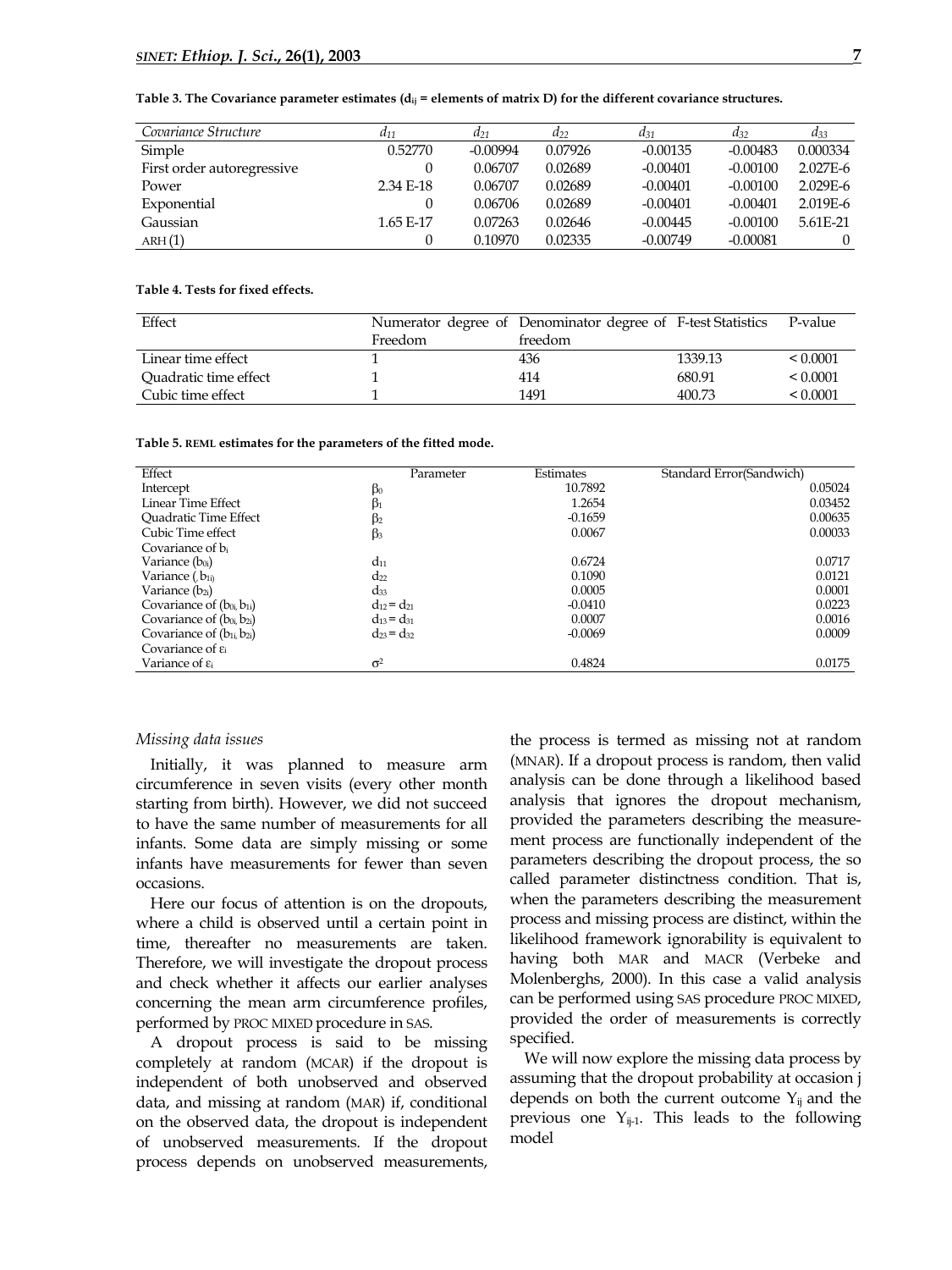$$
\ln\left(\frac{P(R_{ij} = 0 \mid y_i)}{1 - P(R_{ij} = 0 \mid y_i)}\right) = \psi_{0} + \psi_{1} y_{ij} + \psi_{2} y_{ij-1}
$$

with  $\overline{\mathcal{L}}$  $=\begin{cases} 1 & \text{if} \ \ Y_{y} & \text{is} \ \ \text{otherwise} \end{cases}$  $R_{ij} = \begin{cases} 1 & j \neq i, \\ 0 & j \neq j. \end{cases}$ 1

Observe that  $P(R_{ij} = 0 | y_i)$  is the conditional probability of a subject *i* dropping out at time *j* depending on the current outcome  $Y_{ii}$  and previous outcome  $Y_{ij-1}$ .

The whole sample of 450 subjects considered in this study is used to estimate the parameters. The assumption considered here is that the relationship among the measurements from a subject are the same whether or not some of these measurements are unobserved due to non-response. It is this assumption that allows us to infer something about the informativeness of the non-response process (Verbeke and Molenberghs, 1997). If the value of  $\psi_1$  is non-zero, then the dropout process depends on the unobserved measurements and it is a MNAR model. If  $\psi_1$  is zero and  $\psi_2$  is different from zero, then it is a MAR model that depends on previous measurements. We assume the dropout process to be MCAR when both  $\psi_1$  and  $\psi_2$  are zero.

The results of these three models, obtained from OSWALD Software in S-PLUS, are summarized in Table 6. The time effect with a polynomial of degree three is incorporated in the mean structure of the linear mixed model.

**Table 6. Parameter estimates and likelihood analysis of the dropout process.** 

| Parameter                    | Dropout Modeled |            |             |  |  |
|------------------------------|-----------------|------------|-------------|--|--|
|                              | <b>MCAR</b>     | <b>MAR</b> | <b>MNAR</b> |  |  |
| Intercept                    | 10.860          | 10.786     | 10.789      |  |  |
| Linear time effect           | 1.065           | 1.284      | 1.258       |  |  |
| <b>Ouadratic time effect</b> | $-0.121$        | $-0.169$   | $-0.164$    |  |  |
| Cubic time effect            | 0.004           | 0.007      | 0.007       |  |  |
| <b>Dropout Parameters</b>    |                 |            |             |  |  |
| $\Psi_0$                     | $-3.235$        | 0.903      | $-0.227$    |  |  |
| $\Psi_1$                     | 0               | 0          | $-0.181$    |  |  |
| $\Psi$ <sub>2</sub>          | $\Omega$        | $-0.329$   | $-0.049$    |  |  |
| -2 loglikelihood             | 23050.96        | 22926.44   | 22923.82    |  |  |

The likelihood ratio test statistic used to compare MAR with MCAR is 124.52 with one degree of freedom and the corresponding p-value is less than 0.0001. This rejects the MCAR assumption, the dependence of the probability of the dropouts on the previous observed measurements. The comparison between MAR and MNAR yields a likelihood ratio statistic of 2.61 with one degree of freedom. This corresponds to a p-value of 0.106, favouring the assumption of MAR. Based on the above suggestions, performing a likelihood ignorable analysis in SAS procedure PROC MIXED is justifiable.

We can, therefore, analyze all available information without the need neither to delete nor to impute measurements or the entire subjects.

### *Model checking*

Some graphical techniques were applied to informally check whether our models fit the data set well. Our models are the models for the mean and covariance structure of the data. Therefore, it is necessary to compare the fitted and observed mean response profiles of arm circumference as well as the model based and sample variance functions.

Loess smoothing technique is applied to summarize the trend of average arm circumference as a function of time. This technique estimates the underlying regression function without any restrictive parametric form. In addition to its use in assisting to choose the parametric models, it can also be used as diagnostic tool by comparing the parametric and non-parametric fits.

The superimposed fitted average profile on the smoothed Loess curves (two different bandwidths) are indicated in Figs 5a and 5b. Figure 5a compares Loess fit (smoothing parameter  $= 0.45$ ) with our fitted average arm circumference. Figure 5b compares Loess fit (smoothing parameter = 0.8) with the fitted mean arm circumference. From these plots we can see that the fitted average profile is very close to the smoothed curves. However, the discrepancy gets larger after the age of 8 months. This could be either due to relatively small number of measurements considered after the age of 8 months or it could be due to the covariance structure considered.



**Fig. 5a. The fitted average profiles of arm circumference** (small bandwidth**).** 

The other thing to do was to check the appropriateness of the selected covariance structure informally. Therefore, the model-based fitted variances are compared with the sample variances, which are based on the observed data. The model-based variance at time *t* is given by: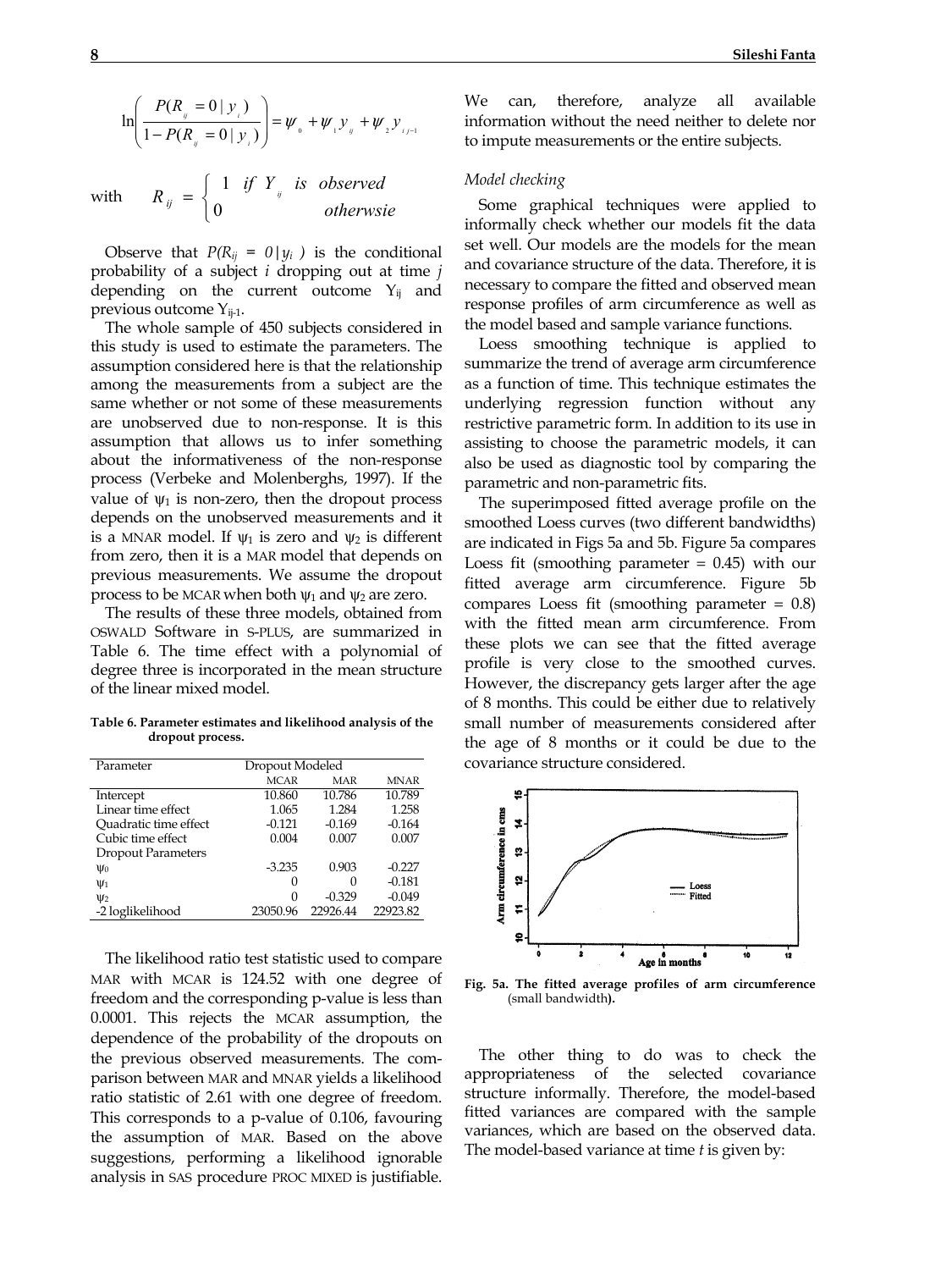$$
Var\left(\hat{Y}_i(t)\right) = (1, t, t^2) \hat{D}(1, t, t^2) + \hat{\sigma}^2
$$

Substituting the estimated values of the covariance matrix of the random effects D and the residual variance  $\sigma^2$  reported in Table 4, we have the following fitted variance function:

$$
Var(\hat{Y}_i(t)) = 1.1548 - 0.082t + 0.1104t^2 - 0.0138t^3 + 0.0005t^4
$$



**Fig. 5b. The fitted average profiles of arm circumference** (large bandwidth)**.** 

The plot of this function together with the sample variance of residuals is displayed in Figure 6. Both variance functions show similar trends up to the age of 6 months. Beyond 6 months there is deviation between these variance functions. This could be due to the fact that a relatively small amount of data was used in the period after 6 months. Nonetheless, the deviation will not create problems on our inference because we employed inferential procedures based on the sandwich estimator for the standard error of the fixed effects. The sandwich estimator yields a consistent estimator of precision even if the covariance model is not correctly specified.



**Fig. 6. The fitted and sample variance function.** 

## **INTERPRETATION AND DISCUSSION OF THE RESULTS**

At the beginning some graphical displays were used to have a closer look at the data. Based on these exploratory analyses a preliminary model selection was made. The selected preliminary mean structure was quadratic time effect. Having done that the selection of random effects also resulted in quadratic random effect. While selecting the covariance structure, by keeping the covariance matrix **D** of the random term unstructured, a search for the best structure for the covariance of the remaining error component was made. Even though we tried different structures, we ended up in choosing the simple covariance structure. This is due to the assumption that all repeated measures are independent of each other. This means that, the correlation of successive observations is explained only on the unstructured covariance matrix of random effects, and all the variability in the data, which is not taken into account by the random effects, is assumed to be purely measurement error.

Based on the preliminary mean structure a model was fitted and tests for fixed effects were made. A test for polynomial model with third degree term is found to be significant while the fourth degree polynomial was not significant. The test for random effects also resulted in the same quadratic random time effect. Therefore, we changed the model for the mean structure from quadratic time effect to the cubic time effect.

We applied inferential procedures based on the sandwich estimator for the standard error of the fixed effects. The sandwich estimator yielded a consistent estimator of precision, even if the covariance model was not correctly specified. An attempt to informally examine the aptness of our statistical model was made by using the Loess smoothing technique to check whether our model fit the data set well. The fitted arm circumference is very close to the smoothed curves. Three dropout models were fitted and compared with one another using the likelihood ratio statistic. The results favoured Missing at Random (MAR). This suggests that the likelihood-based ignorable analysis is justifiable. Our final model is dominated by the linear term early in life, with contribution of the quadratic and cubic terms as the child ages a few months.